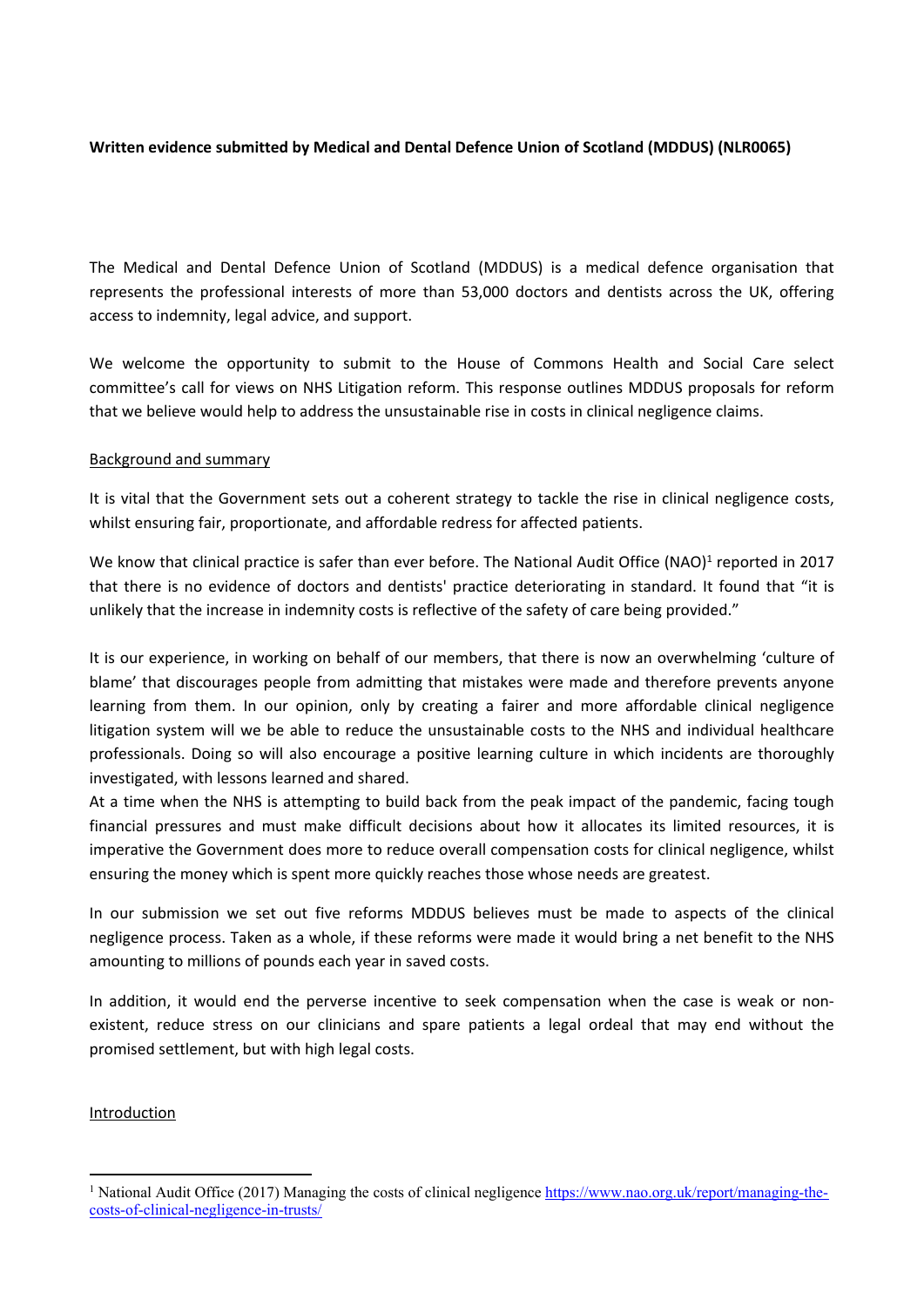The cost of clinical negligence in the NHS has been rising exponentially over recent years, placing enormous financial pressure on an already stretched health system. These unsustainable costs will continue to rise in the absence of legal reform and changes to the incentive structure that encourages law firms to advance unmeritorious cases

There is a grave need for concerted action by Government to fundamentally reform the clinical negligence process, as it is now one of the biggest drivers of increasing costs across healthcare. That pressure is felt also in the private sector and by those clinicians responsible for funding their own indemnity.

The principal objective of clinical negligence litigation is that patients who are harmed by the negligence of regulated healthcare professionals can access appropriate compensation.

But we believe that current uncapped compensation levels are not appropriate when compared, for example, to the far lower, capped sums parliament has judged fair in relation to criminal injuries compensation - £70,000. Nor do we believe that the system operates fairly in relation to meritorious cases given that judicial resources and court and legal time are spent dealing with cases where no payment is made (81% of claims against our members in 2020)<sup>2</sup>, often delaying settlement in others where the case is overwhelming.

Data from the most recent NHS Resolution annual report shows that more than £8bn of costs were settled in 2020/21 alone<sup>3</sup>, also stating "the evidence suggests that the total cost of resolving claims will continue to rise, largely due to factors beyond our control", not least owing to the likelihood of Covid-19 claims for which NHS Resolution has forecast a £0.5 billion increase to its estimate of future claims.

There have been some welcome changes in the field of clinical negligence following the reforms under part 2 of the Legal Aid, Sentencing and Punishment of Offenders Act (LASPO), principally a reduction in the size of claimants' bills of costs as a result of the abolition of the recovery of success fees and After the Event (ATE) premiums for legal costs. But these have not gone far enough to halt the rising costs of claims on the NHS and clinicians.

Implementation of the wider reforms we set out in our submission would ensure a fairer system all round. It would stop millions of pounds leaving the NHS each year and allow it to be redirected to fund the NHS and local authority care.

Our submission addresses the five key measures we consider capable of having the biggest impact on the costs of clinical negligence litigation, namely:

- 1. Repeal of S2(4) of the Law Reform (Personal Injuries) Act 1948
- 2. Abolition of QOCS and the re-introduction of legal aid
- 3. Introduction of fixed recoverable costs in clinical negligence claims up to £100,000
- 4. Cap on future earnings and earning capacity cost
- 5. Full review and early increase of the personal injury discount rate

MDDUS Proposals:

<sup>2</sup> MDDUS Annual Report 2020 [https://www.mddus.com/-/media/files/mddus-corporate-documents/2021/mddus](https://www.mddus.com/-/media/files/mddus-corporate-documents/2021/mddus-ar2020-online.pdf)[ar2020-online.pdf](https://www.mddus.com/-/media/files/mddus-corporate-documents/2021/mddus-ar2020-online.pdf)

<sup>3</sup> NHS Resolution Annual report and accounts 2020/21 <https://resolution.nhs.uk/wp-content/uploads/2021/07/Annual-report-and-accounts-2020-2021-WEB-1.pdf>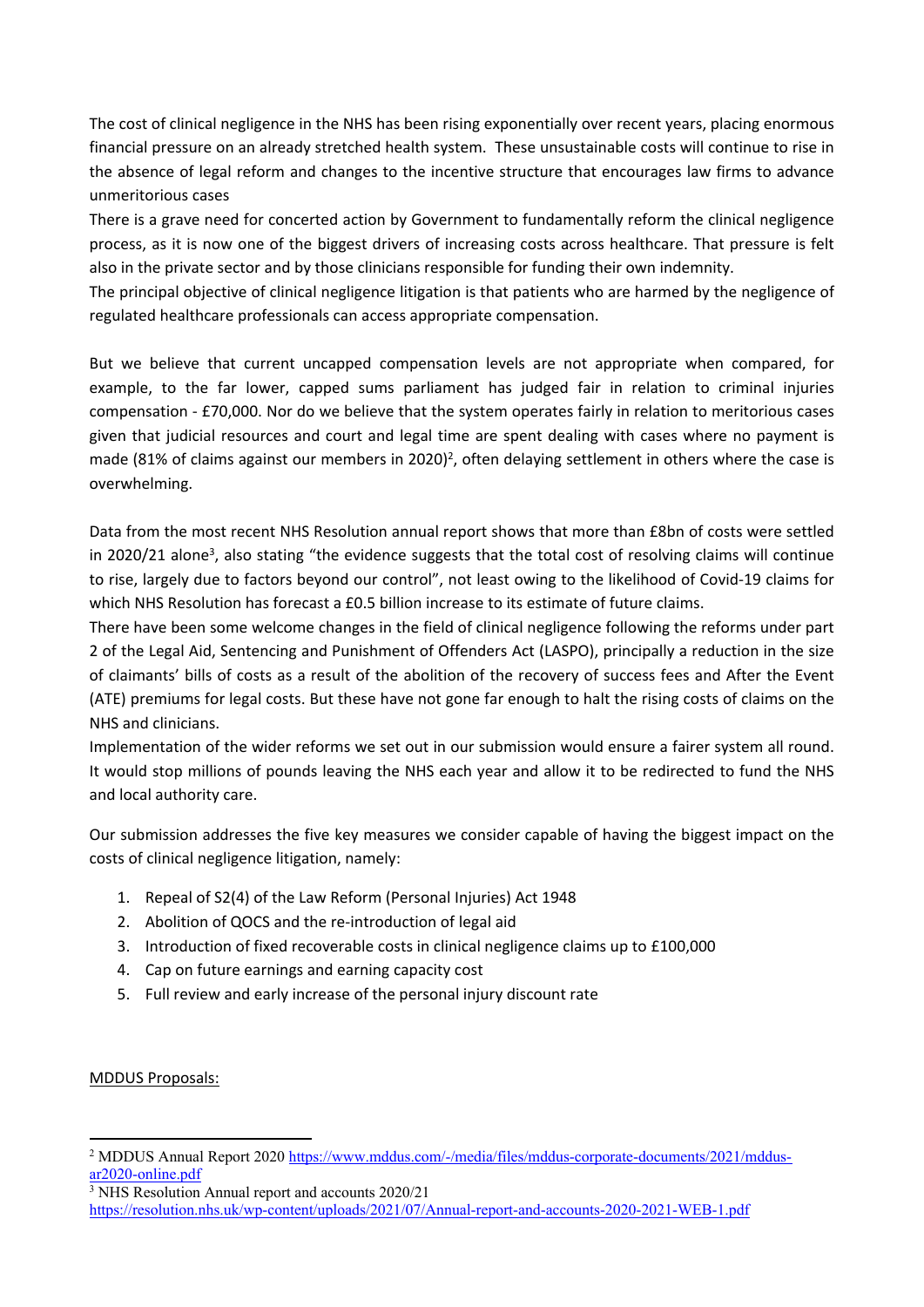# **1. Repeal of S2(4) of the Law Reform (Personal Injuries) Act 1948**

Section 2(4) of the Law Reform (Personal Injury) Act 1948 provides that defendants who pay for the future healthcare and treatment of damaged patients must do so on the presumption that such care will be provided by the private sector. We believe this presumption is mistaken and therefore this section should be repealed.

Over recent years, concerns have been raised about the substantial cost of care packages factored into damages awards, specifically via the provision of S2(4). We have long maintained that the outdated provision of S2(4) leads to the demonstrably false assumption that all – or even the majority of - care will be provided by the private sector. This does not reflect the reality of how such care can or should be provided. Many claimants who receive damages for future healthcare continue to utilise the excellent and readily accessible NHS services.

The current system creates the diversion of significant sums of money from the to the small number of individuals who are then able to obtain their own care and rehabilitation arrangements on a private basis. This is to the detriment of both NHS treatment providers, who may have seen funding reduced due to the impact of litigation costs on the NHS, and also those individuals who are reliant on state services, but are not able to attribute their injury, illness or disability to a negligent act.

The repeal of Section 2(4) would allow the retention of additional funds within the NHS due to the reduction in compensatory sums payable by NHS Resolution and other public bodies for future healthcare and treatment. These sums would allow the NHS and local authorities to extend the provision of their services, benefitting not only the injured party but also those who not subject to a negligent act. Furthermore, medical defence organisations like ourselves and other personal injury defendants such as employers, insurers and public bodies would be able to fund a package of NHS and local authority care as part of any compensatory award, effectively further funding the NHS.

The repeal of Section 2(4) is essential if we are to reduce the pressure on our members and the NHS from inflated claims and to ensure that the size of awards reflect the availability of NHS services, both directly provided and indirectly commissioned. Likewise, assessments of social care need should start from a presumption of local authority provision and/or commissioning unless there is some specific demonstrable reason, unique to the facts of the case, which clearly renders that unreasonable. Indeed, there seems no reason in principle why courts could not seek to commission assessments and specify the precise packages of care to be delivered.

By doing so, this would help restore balance to the claims system and allow the harms that have arisen to be addressed through health and social care provision, rather than being treated and potentially unnecessarily expensive way.

# **2. Abolition of QOCS and the re-introduction of legal aid**

Qualified one-way costs shifting (QOCS) was introduced for personal injury claims in 2013 with the aim of ensuring claimants had access to justice and can pursue claims without concerns they will have to repay costs if unsuccessful.

This means that defendants are generally ordered to pay the costs of successful claimants but, subject to very narrow exceptions, are not able to recover their own costs if they successfully defend the claim.

The presence of QOCS tends to encourage cases, which otherwise might have settled without court action, to progress further. This delay in settlement and resolution hurts claimants as well as defendants. The introduction of QOCS has also resulted in increased costs for defendants, particularly the NHS, and has placed a greater burden on the court system.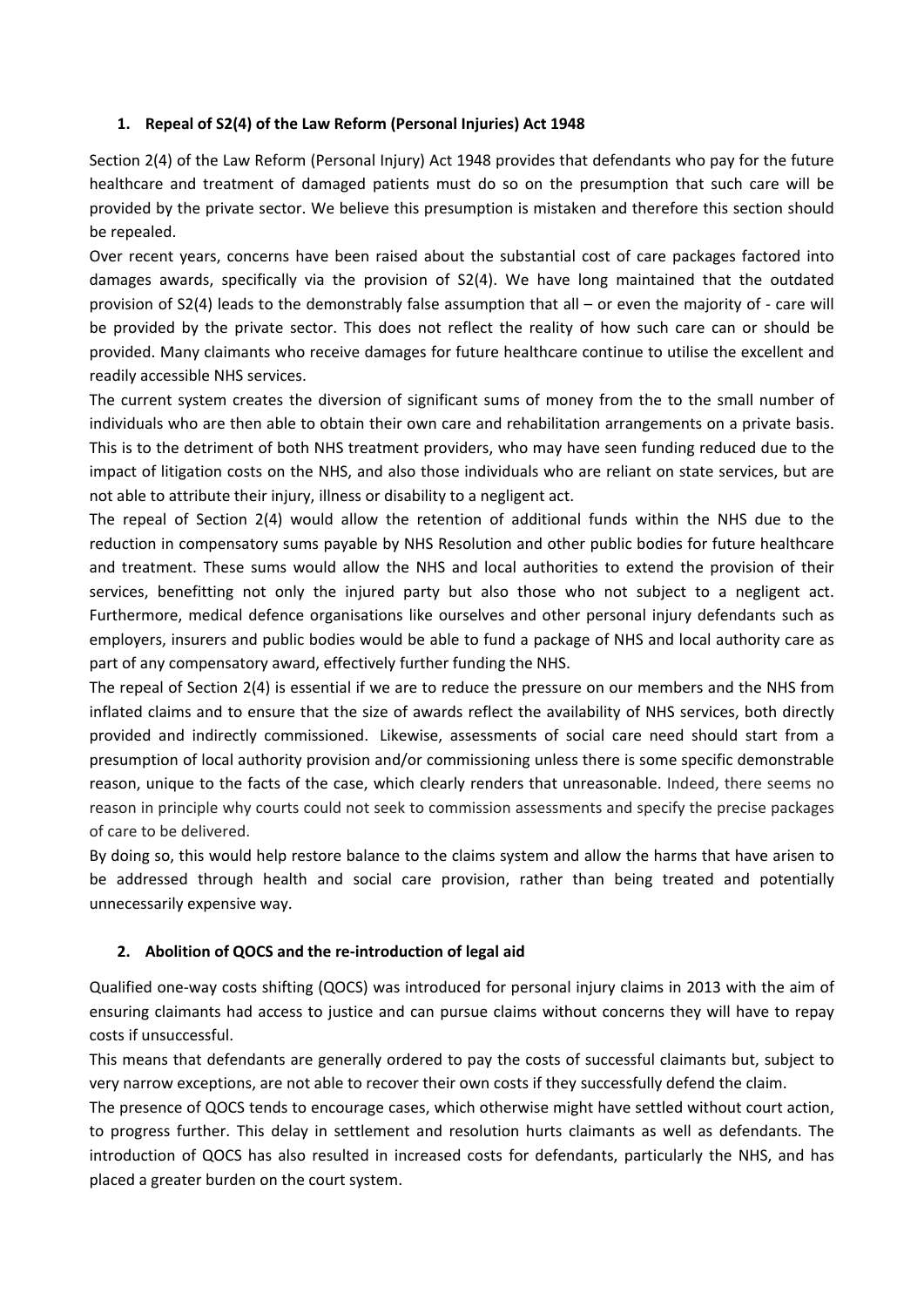A recent Civil Justice Council (CJC) report<sup>4</sup> called for an "active review" of the QOCS regime, which remains unfair to clinicians and the NHS, without providing the most vulnerable claimants with any real benefit. The report outlined three main areas of concern as: the working of QOCS where there was late discontinuance of a claim; the definition of 'fundamental dishonesty'; and the definition of 'substantial injustice'.

We believe the Government must abolish QOCS in clinical negligence cases - and to ensure continued access to justice for the most vulnerable reintroduce legal aid for more categories of clinical negligence claims. As a central part of wider reforms, this action would contribute to the Government's desire to "level up" more widely as well as reduce the burden on the NHS and court system of unjustified claims.

# **3. Introduction of fixed recoverable costs in clinical negligence claims up to £100,000**

MDDUS has previously welcomed Government plans to limit fixed recoverable costs (FRCs) in clinical negligence cases against the NHS and clinicians in England. However, to have any significant effect, we believe a realistic limit must be set. The present FRC proposals run the risk of being positively counterproductive as they effectively incentivise needless expenditure.

At present there is no limit on legal fees, even if the compensation claim is for a small amount. In our experience, it is very common for claimant costs to be more than five-fold greater than the costs we incur. Additionally, cases where costs are greater than the settlement achieved – or, in some cases, even claimed – are not isolated occurrences. With the need to tackle ever increasing costs in mind, we strongly urge Government to take a more balanced and ambitious action by extending the system of fixed recoverable costs to cases of up to £100,000.

In 2019, a Civil Justice Council (CJC) Working Group produced a report on FRCs in low value clinical negligence claims<sup>5</sup>, proposing FRC for less complex claims from £25,000-£100,000. It is disappointing that these recommendations have not advanced in any significant manner since then, and we strongly believe that it is imperative the Government revisit its intention to extend FRCs in clinical negligence cases.

Making these changes has the potential to save the NHS and clinicians millions of pounds each year and will benefit patients who have been harmed whilst also ensuring that legal fees are proportionate in relation to the compensation received by the patient.

# **4. Cap on future earnings and earning capacity costs**

There is currently no limit on future loss of earnings that can be recovered by a claimant in clinical negligence claims, which has resulted in a significant issue of fairness relating to future earnings of claimants as high earning claimants are often able to claim more in damages than lower earners.

Other jurisdictions around the world carry a cap on what can be recovered as loss of earnings in a clinical negligence context, for example in Australia awards are capped, typically, at a multiple of two or three times the national average wage. This ensures that awards for high earning claimants are reduced by way of a formula that is not susceptible to manipulation.

The recent Health and Social Care committee report into the safety of maternity services<sup>6</sup> also recommended that future earnings are calculated from the national average wage to prevent unjust variability in pay-outs.

<sup>4</sup> Civil Justice Council (2020) Low value PI working group report

[https://www.judiciary.uk/wp-content/uploads/2020/12/20201218-FINAL-CJC-Low-Value-PI-Working-Group-](https://www.judiciary.uk/wp-content/uploads/2020/12/20201218-FINAL-CJC-Low-Value-PI-Working-Group-Report.pdf)[Report.pdf](https://www.judiciary.uk/wp-content/uploads/2020/12/20201218-FINAL-CJC-Low-Value-PI-Working-Group-Report.pdf)

<sup>5</sup> Clinical Justice Council (Oct 2019) 'Fixed Recoverable Costs in Lower Value Clinical Negligence Claims' [https://www.judiciary.uk/related-offices-and-bodies/advisory-bodies/cjc/archive/fixed-recoverable-costs-in-lower](https://www.judiciary.uk/related-offices-and-bodies/advisory-bodies/cjc/archive/fixed-recoverable-costs-in-lower-value-clinical-negligence-claims/)[value-clinical-negligence-claims/](https://www.judiciary.uk/related-offices-and-bodies/advisory-bodies/cjc/archive/fixed-recoverable-costs-in-lower-value-clinical-negligence-claims/)

<sup>6</sup> House of Commons Health and Social Care Committee (2021) The safety of maternity services in England